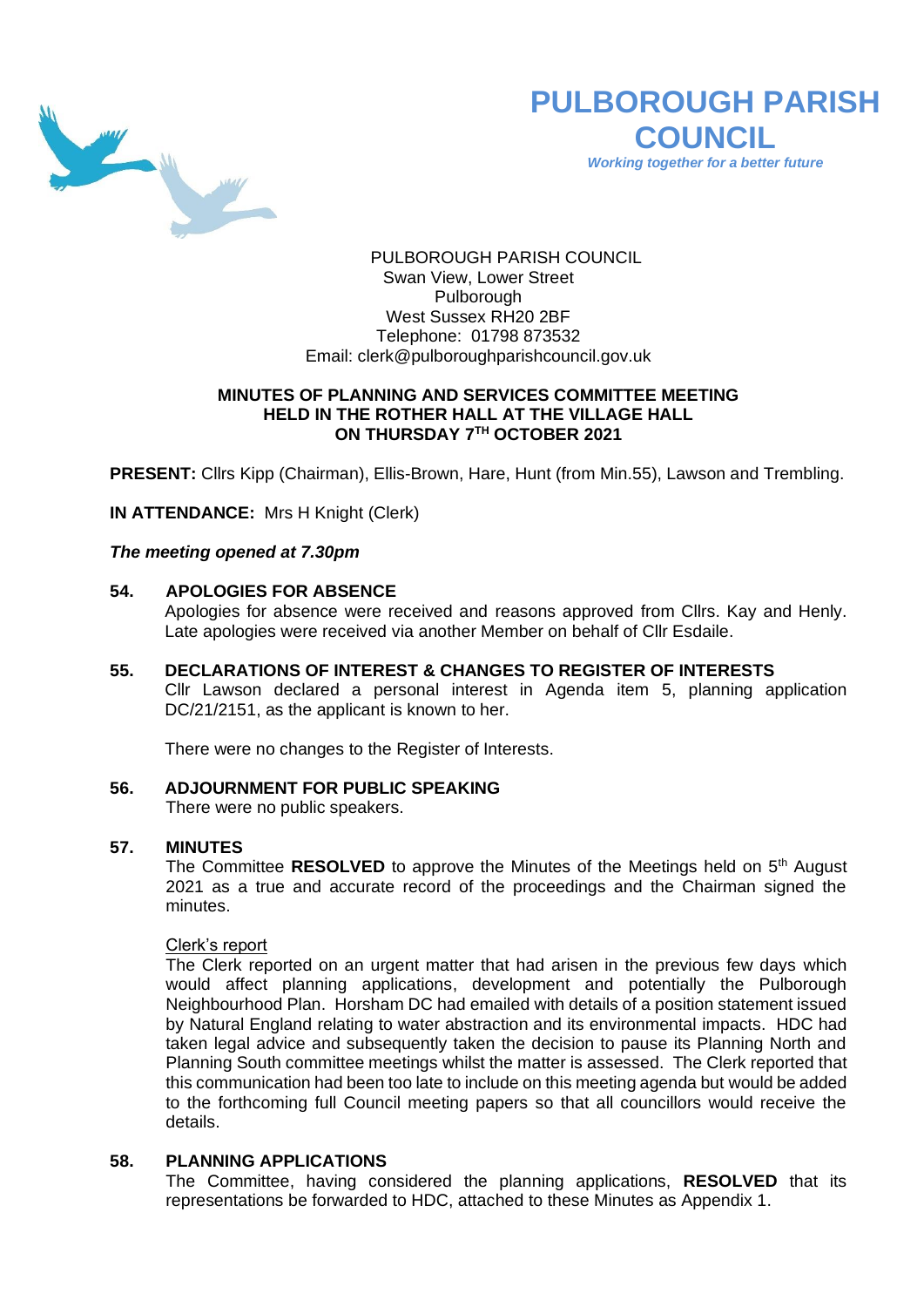It was noted that as Pulborough Parish Council is the applicant for planning application DC/21/1369, and therefore the Council has an interest, the Council would not be commenting on that application.

## **59. PLANNING APPLICATIONS DECISIONS**

Members received details of planning decisions and enforcements since the last meeting.

#### **60. CHRISTMAS TREES ALONG LOWER STREET**

Members considered the quotation of £3,500.00 (ex VAT) from Festive Illuminations for the Christmas trees in Lower Street. It was noted that this was £100 over the budgeted amount. It was **RESOLVED** to recommend to full Council to accept the quotation and proceed as usual, the amount being over the financial threshold of the Committee delegated authority spending.

The Clerk confirmed that Festive Lighting public liability insurance covered the electrical connections and all aspects of the installations. The Clerk was asked to clarify with Festive Lighting that the electrical plug connections in participating premises comply with appropriate standards.

#### **61. MILLENNIUM CLOCK ON LOWER ST, PULBOROUGH**

Cllr Hunt reported that she had followed up with County Cllr Charlotte Kenyon several times regarding the possibility of borrowing a suitable vehicle from WSCC. Cllr Kenyon had advised that she would respond as soon as possible. It was **AGREED** to defer this item to a future meeting.

#### **62. A29 AREA BETWEEN CHURCH HILL AND SWAN BRIDGE**

Members considered the responses received to the Council's letter, from Cllr Joy Dennis, WSCC Cabinet Member for Highways & Transport and from the Police & Crime Commissioner's Office (copied to C'tee). The P&CC office had advised that it was not in the remit of the police as a transport/highways matter.

It was noted that Cllr Dennis had offered to visit the area concerned. Following considerable discussion of the content of the WSCC response, it was **RESOLVED** to approve delegated authority for the Clerk in liaison with Cllr Kipp to compose an email making enquiries with Coldwaltham PC as to any traffic issues and impacts experienced there. In the interim, the Clerk would acknowledge Cllr Dennis to advise that we would be in touch again in due course.

#### **63. CORRESPONDENCE**

## **HDC**

- Notification of appeals lodged between 10.09.21 to 26.08/21 *(Copied to C'ttee).*
- Notification of compliance cases between 16.08.21 to 19.09.21 *(Copied to C'ttee).*
- Emails 15.06.21, 19.08.21 and 06.09.21 from Head of Development and Building Control with apologies, explaining the resourcing issues causing severe delays in planning application processing *(Copied to C'ttee).*
- Email 06.09.21 advising that DC/21/1829 tree application was not subject to a TPO and therefore the application for work had been withdrawn.
- Email 28.09.21 Community Assets: Notice of application by Nutbourne Residents Association to list The Rising Sun PH, Nutbourne RH290 2HE as an Asset of Community Value, the original application being due to lapse.

#### **SDNP**

Notification of compliance cases between 23.08.;21 and 29.08.21 *(Copied to C'ttee).*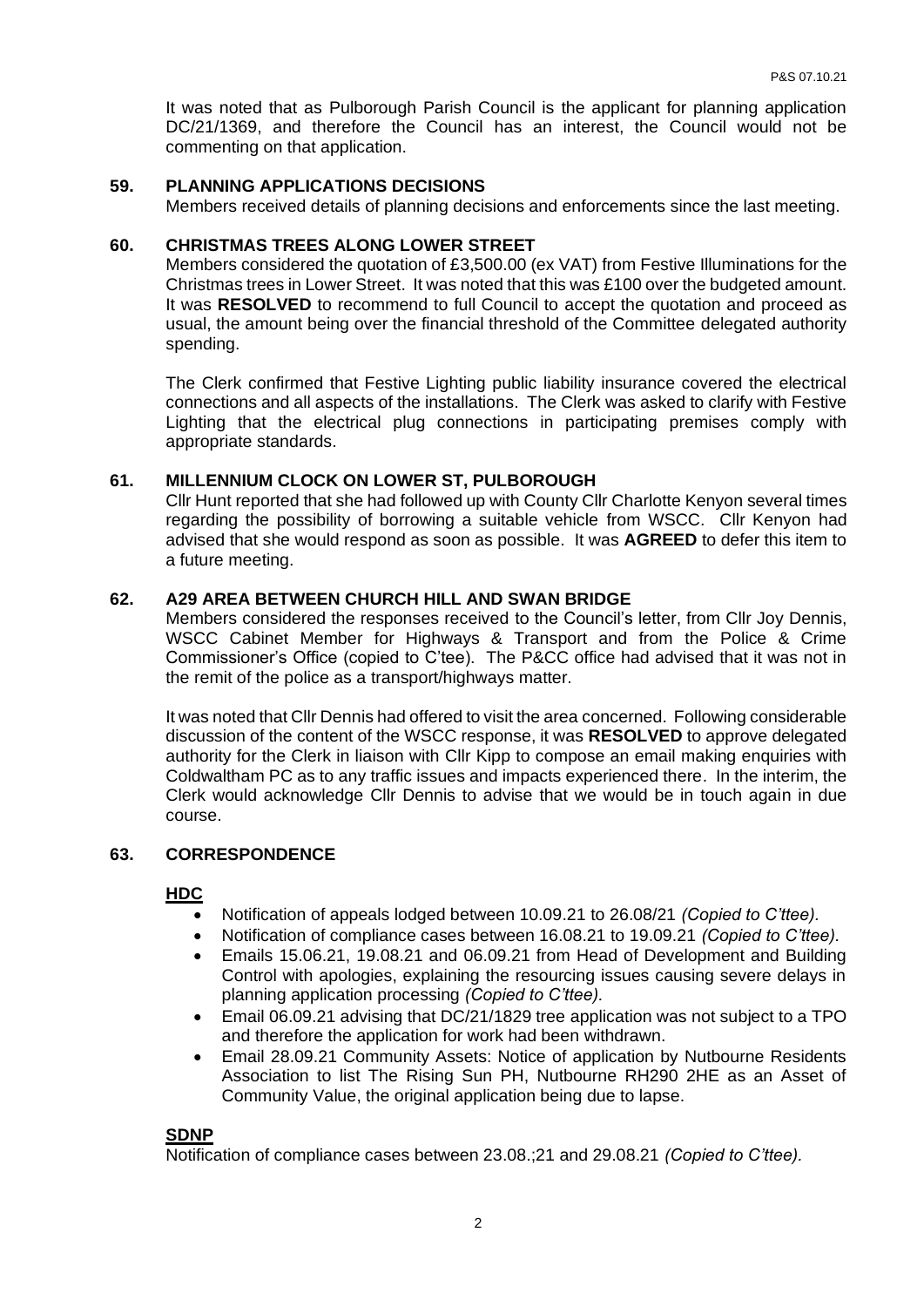## **The Wiggonholt Association**

Correspondence sent to Cllr. Hare: Copy of draft representation regarding Rock Common Quarry planning application, which would be send to the Minerals Planning Authority before the 22<sup>nd</sup> August deadline.

# **64. PAYMENTS**

The following payments were approved and signed by two authorised signatories:

| <b>WSCC</b>                             | 8,736.80 |
|-----------------------------------------|----------|
| Pulborough Social Centre (Village Hall) | 1,479.29 |
| Sussex Clubs for Young People           | 3,595.68 |

*The meeting closed at 8.50pm*

………………………………..Chairman

……………………………………Date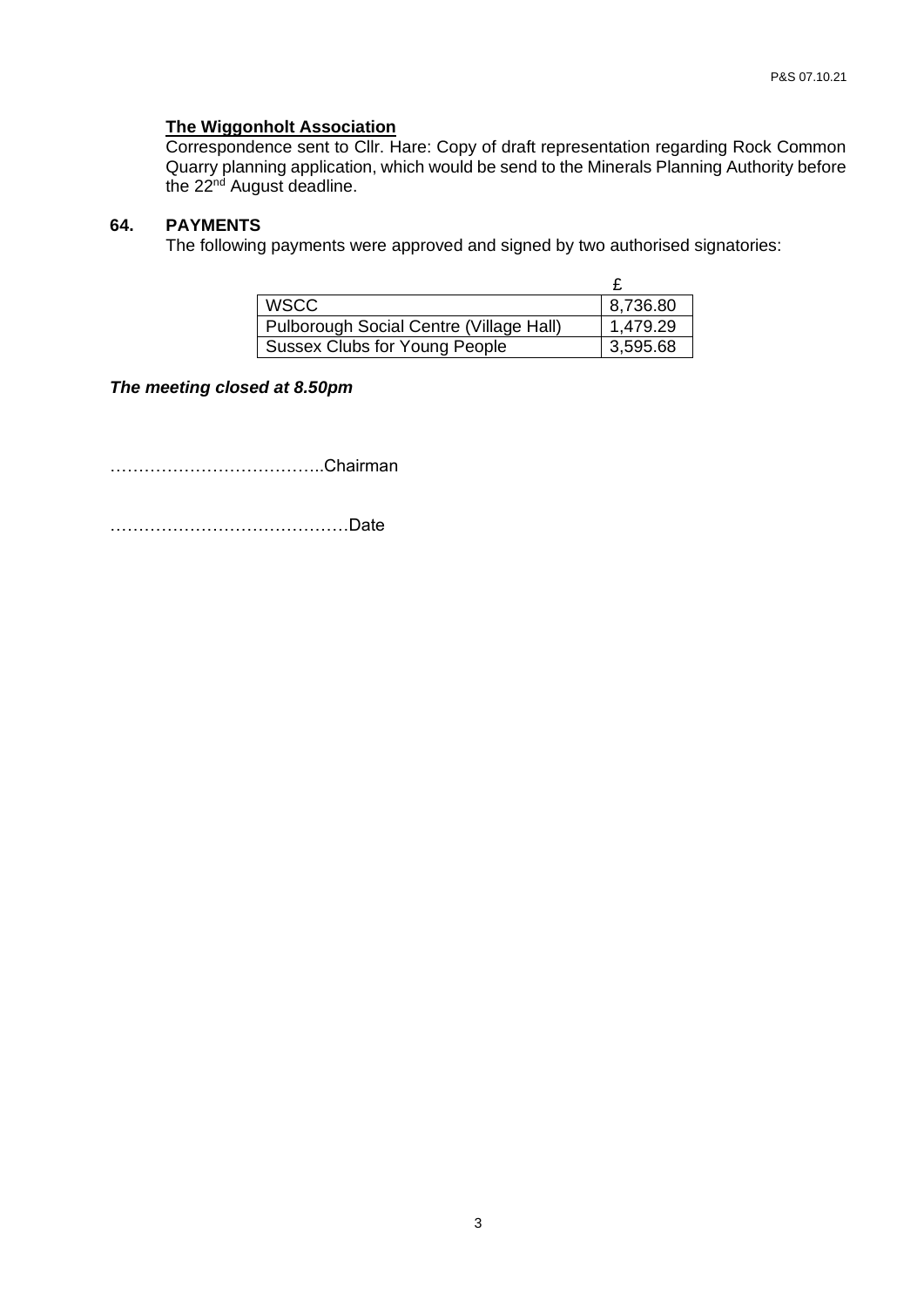# **Recommendations of the Planning & Services Committee meeting held on Thursday 7th October 2021**

## **DC/21/1631 – Land at Grid Reference 506411 119161, Broomers Hill Lane, Pulborough, West Sussex**

Construction of an irrigation storage reservoir using existing soil through "cut and fill".

**Objection, and the Council requests that this application is taken to HDC Committee for decision: The Parish Council recommends that:**

- **The site should be subject to an archaeological site investigation, noting that the applicant has already commenced work on site;**
- **An ecological survey should be carried out;**
- **If planning application is approved by HDC, should the applicant wish to abstract a higher level than 20 cubic metres/day a licence should be obtained.**

# **DC/21/2129 – Land West of Stane Street, Codmore Hill, Pulborough, West Sussex**

Retention of existing path and steps with alternative step free route.

**Objection: For the reasons below, and the Council requests that this application is taken to HDC Committee for decision:**

- **The original planning application condition to provide a safe and fully accessible footpath has not been complied with;**
- **The Parish Council recommends that an independent report be undertaken on the feasibility of adapting the existing footpath to be step free;**
- **The proposed solution of an alternative footpath is not satisfactory: it is not acceptable for pedestrians to have to cross the road and switch to and from different sides.**

## **DC/21/2121 – Redfold Farm, Nutbourne Lane, Nutbourne, Pulborough**

Demolition of existing dwelling and annex. Construction of replacement 4 storey dwelling.

**Objection: For the reasons below, and the Council requests that this application is taken to HDC Committee for decision:**

- **The proposal is over development of and out of keeping with the character of the area and the rural location;**
- **The environmental impact of the demolition of the existing building is considerable;**
- **This is an area of archaeological interest.**

## **DC/21/2151 – Carpe Diem, Nutbourne Road, Pulborough, West Sussex**

Construction of a detached garage and storage building. **No objection.**

## **DC/21/2153 - Minto, Stane Street, Codmore Hill, Pulborough**

Demolition of existing outbuildings and erection of a two detached two storey dwellings with associated works and the erection of a linked garage. **No objection.**

**DC/21/1369 – Pulborough Sports and Social Club, Rectory Close, Pulborough, West Sussex** Part demolition and rebuilding of existing building with refurbishment of remaining building. **No comment as the Parish Council is the applicant and has an interest in the matter.**

*Trees*

**DC/21/2044 – Lane End, Rectory Lane, Pulborough, West Sussex** Fell 1 x Oak **No objection.**